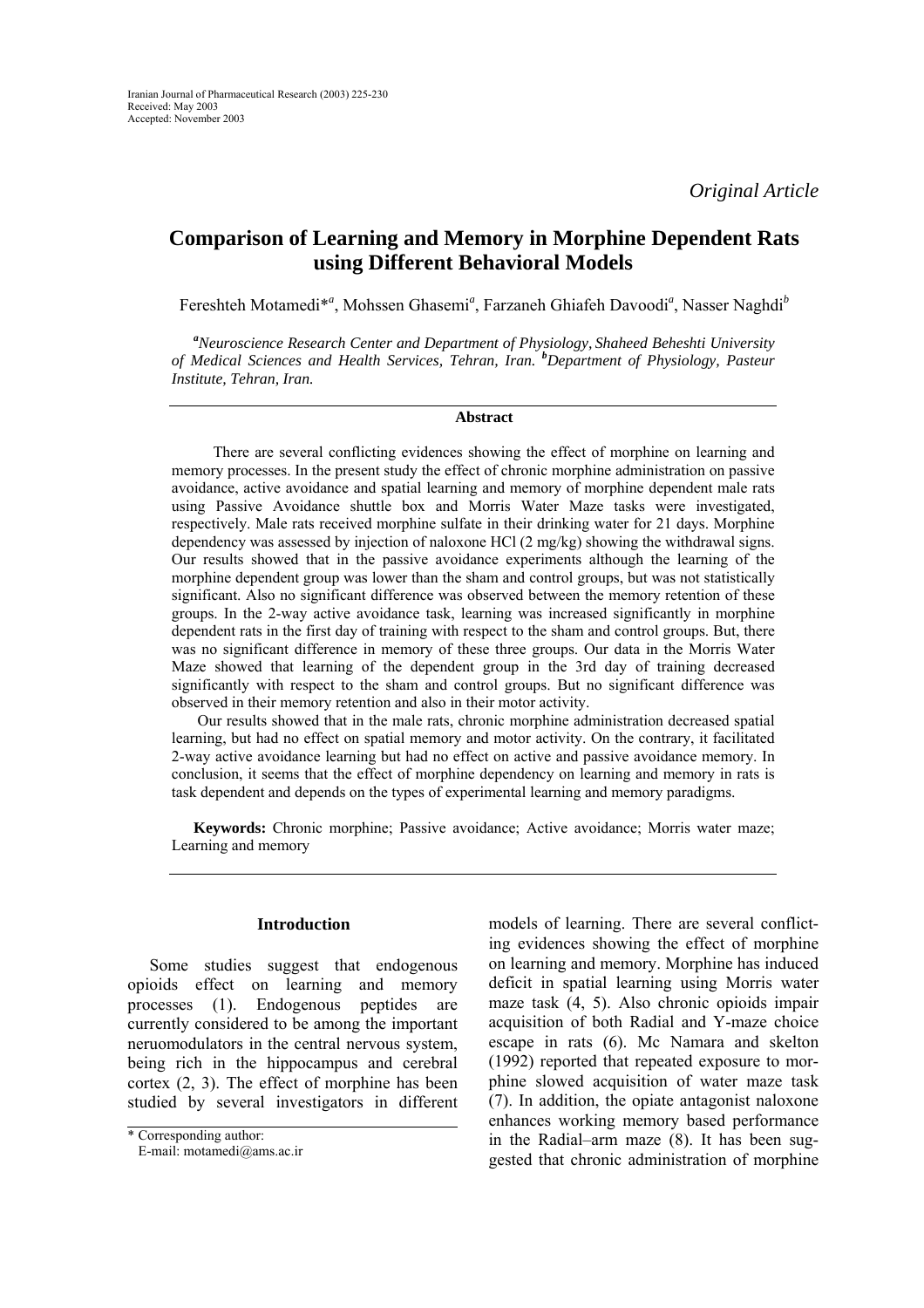impairs active avoidance learning (9, 10). Ukai and coworkers (2000) have demonstrated that opioids impair memory function on spontaneous alternation performance in mice (11).

On the other hand, evidance has indicated that there might exist some correlation between opiate reward and certain kinds of learning and memory processes. There are numerous studies in which morphine has been found to improve retention performance (12, 13).

Furthermore, it has been shown that morphine (high dose and average dose) facilitates memory in the post training of passive avoidance learning (14, 15). Nishimura and Coworkers have demonstrated that morphine has an effect on amnesia and reverses impairment of memory (16). Finally, McNamara and Skelton have reported that repeated exposure to morphine does not impair memory retention in water maze task (7). Also intra–amygdala morphine injections do not impair spontaneous alternation performance in rats (17). These controversial findings prompted us to investigate the role of chronic morphine administration on different learning tasks including active avoidance, passive avoidance (PA) and spatial learning and memory of morphine dependent male rats using shuttle box, passive avoidance apparatus and Morris water maze task respectively. In the present experiment chronic morphine administration was performed by adding morphine to drinking water so that the animal can adjust its own intake according to its need, which is similar to human addiction (18, 19).

# **Experimental**

#### *Animals*

Adult male albino rats (Sprague-Dawley) weighing 150–200 gr were obtained from the breeding colony of the Pasteur institute of Iran. They were housed three to five rats per cage and maintained at constant temperature on a standard 12:12 light/dark cycle with light on at 7 am. Food and water were available ad libitum in the home cage.

# *Morphine administration and withdrawal*

To achieve to the level of daily intake of morphine (48 mg/kg/24h), the drug was added by increasing concentration (48 h apart) of 0.1, 0.2, 0.3 and 0.4 mg/ml to drinking water. Sucrose %3 w/v was used to mask the bitter

taste of morphine sulfate. The addicted group (n=30) received morphine sulfate for 21 days. This procedure has this advantage that morphine intake is determined by the animal itself and not by the experimenter. In the sham group only sucrose was added in their drinking water  $(n=30)$ , and the control group  $(n=30)$ received only water. Morphine dependency was assessed by injection of naloxone HCl (2 mg/kg), showing the withdrawal signs (n=8) for 20 min including: wet-dog shakes, head shakes, diarrhea, ptosis, chattering teeth, writhing, ejaculation, chewing, paw tremor and irritability to touch and handling. Weight loss was measured 2h after administration of naloxone (19).

# *Passive avoidance response*

A two compartment step–through passive avoidance (PA) apparatus was used as has been reported previously (20). In acquisition trial the animals were placed in the illuminated compartment and 5 s later a guillotine door was raised. After entering the dark compartment, the guillotine door was closed and immediately a 50 Hz, 1 mA constant current shock was applied for 1.5 s. Training was terminated when the rat remained in the light compartment for 120 consecutive seconds. The number of trials (entries into the dark chamber) was recorded. After 48 hrs of PA training, the rat was placed in the illuminated chamber and 5s later, the guillotine door was raised for 5 min. The latency of entering the dark compartment (stepthrough latency  $=$  STL) was recorded (21).

# *Active avoidance response*

The apparatus consisted of a shuttle box with two compartments  $(90 \times 2 \times 18)$  separated by a wall and equipped with an electrifiable grid floor (3 mm in diameter, 10 mm apart). The two compartments were connected by a guillotine door. A lamp (4w) in the shuttle box was used as the conditioned stimulus and presented for 10 s until the rat crossed to the opposite compartment. If the rat didn't cross to the opposite compartment, then it would receive a foot shock (0.5 mA constant current for maximum 5 s). When the rat crossed to the opposite compartment during the conditioned stimulus, an avoidance response was recorded. Animals were trained in two consecutive days,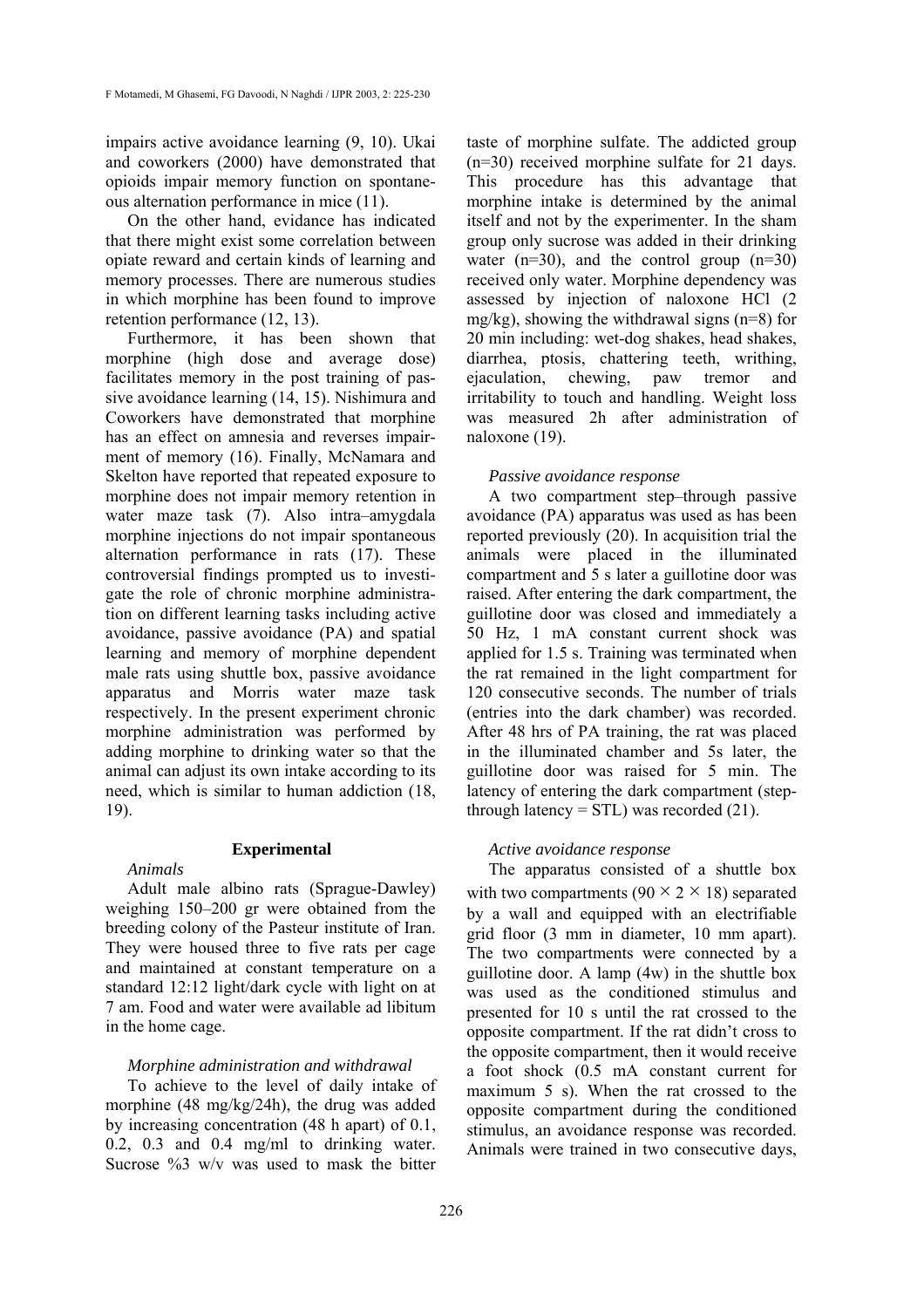each day 50 trials in the shuttle box apparatus, and their memory retention was tested one week later using 20 trails. Active avoidance learning was performed daily at 9 am to 11 am.

#### *Morris water maze*

The water maze was a dark circular pool, 140 cm in diameter and 80 cm high that was filled to a depth of 60 cm with  $22 \pm 1^{\circ}$ C water. A clear plexiglass platform (11 cm diameter) stood 1 cm below the water surface, in the center of one of the arbitrarily designed orthogonal quadrants. The platform provided the only escape from the water. The position of the animal was monitored by a camera that was mounted above the center of the pool. The distance to reach the platform was measured. Rats received 4 trials per day (two blocks separated by a 3 min interval) for 5 consecutive days, and their memory was tested in the  $6<sup>th</sup>$ day, during which the platform was removed (Probe trial).

#### *Measurement of locomotor activity*

Animals were tested for possible effects of chronic morphine administration on their locomotor activity using the activity monitor apparatus (Columbus). After placing the animal in the apparatus the total number of locomotor activity were counted.

#### *Statistical analysis*

All data were analyzed by one–way analyses of variance (ANOVA) followed by Tukey's test for multiple comparison.  $p<0.05$  was accepted as significant.

# **Results and Discussion**

There are different protocols to induce tolerance and dependence to morphine such as daily intraperitoneal injection (22), or using subcutaneous morphine pellets (23). In our experiment, morphine was administered in drinking water to avoid stress of handling and injection, or surgical procedure of morphine pellet implantation. The total morphine intake by this procedure is 48 mg/kg in 24 hr (18). The development of dependence by this protocol of morphine administration was checked in our pilot study using naloxone HCl and all treated rats showed signs of the withdrawal syndrome. This model of dependence is more similar to human dependence and addiction, because the animal can adjust the amount of drug received during the development of dependence.

Many reports have demonstrated that acute administration of opioids impairs learning and memory processes (10, 24, 25). On the other hand, the effect of chronic administration of morphine on memory processes is controversial.

*Effect of chronic morphine administration on PA acquisition and retention.* 

In the passive avoidance experiments, our results showed that 30% of the addicted group learned the PA task slower than the control and sham groups, which was not statistically significant. Also, no significant difference was observed between the memory retention of these groups. The step through latency in the control, sham and addicted groups were 281±5.01, 272±7.2 and 282±3.7 seconds, respectively.

There are controversial reports about the effect of morphine on PA learning and memory. Shigii and coworkers have shown that acute administration of morphine (10 mg/kg) before retention test facilitated PA memory retrieval in mice (26). On the other hand, several investigators have reported that acute morphine administration (5-10 mg/kg) produced amnesia in PA learning in mice and rats (27, 28).

In another study Cestari and colleagues (29) reported that there are differences in the effect of morphine in different strains of mice on PA memory retention. They showed post training morphine administration (1-2.5 mg/kg) in C57 mice improved and in DBA mice impaired memory retention (29). The difference between these results and our observed data may come from the fact that in all of these experiments morphine was given acutely, while in our experiments, morphine was used chronically. It seems that in chronic situation, morphine may act differently on its receptors in the brain areas that are responsible for a simple learning task such as PA learning. Also, the dose of morphine seems to be a key issue in memory retention which might be due to the fact that different neurotransmitter systems are activated or inhibited with different doses of morphine as other studies have suggested (30, 31), which needs to be further elucidated.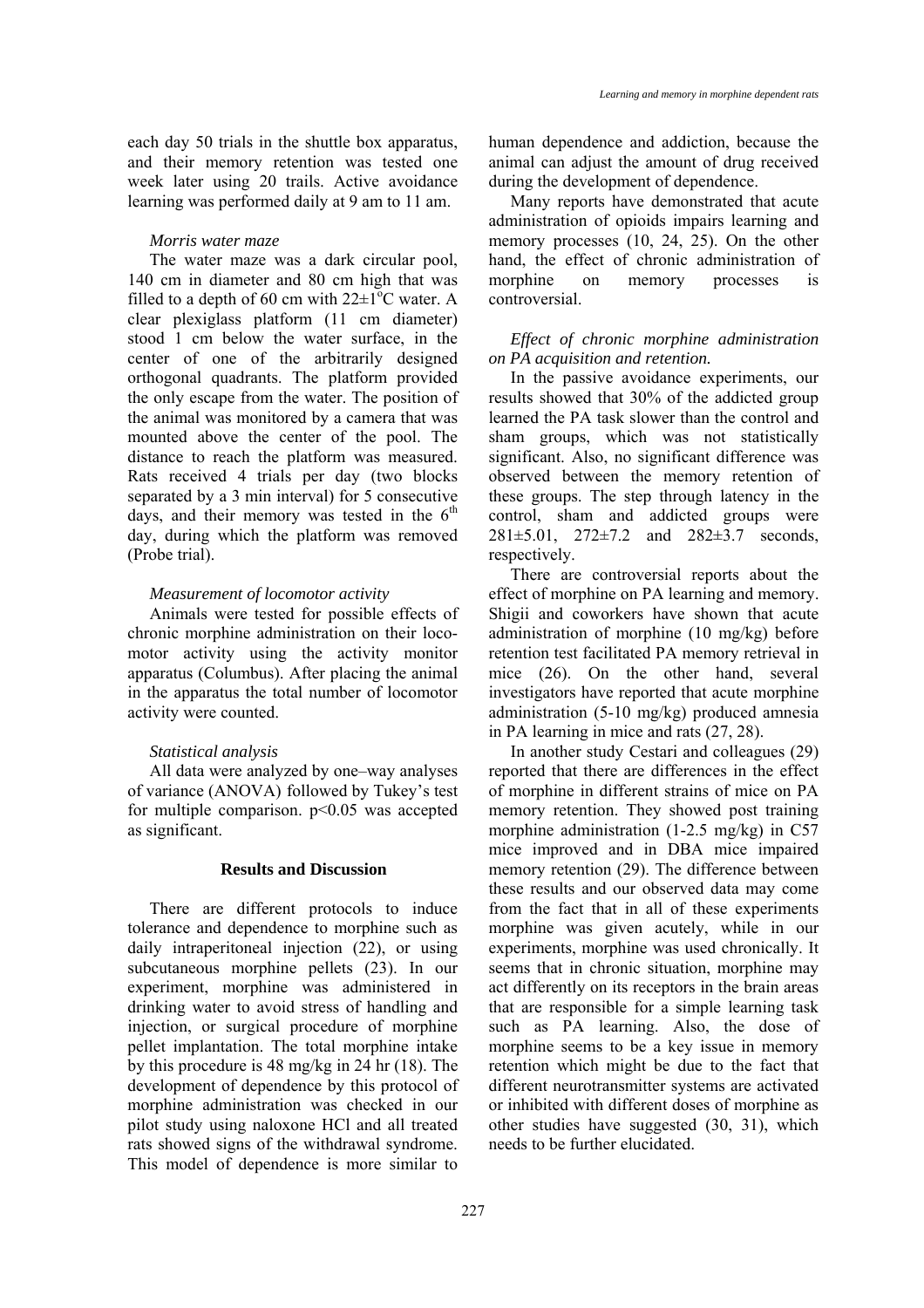

**Figure 1.** Comparison of active avoidance learning in lst.day between control, sham and addicted groups. Learning of addicted groups was significantly higher than the other groups.  $\overline{P}=0.02$ Ordinate shows the mean ±SEM.

## *Effect of chronic morphine administration on 2-way active avoidance learning*

Our results showed that in 2-way active avoidance task, learning was increased significantly in morphine dependent rats in the first day of training with respect to the sham and control groups (p=0.02) (Figure 1). But there was no significant difference in memory of these three groups (Figure 2).

These results are in agreement with those obtained by some investigators, which have shown improvement of memory with chronic morphine administration (12, 13, 16). Previous studies in our labratory have also indicated that chronic morphine administration would enhance long term potentiation (LTP) induction which is indicative of learning processes in neurons of hippocampal slices (19, 32). On the other hand, some reports indicate the inhibitory role of morphine in active avoidance task (9, 29). Aguilar and colleagues have observed that morphine administration impairs dose dependent acquisition and performance of active avoidance in mice (9). Acquisition observed by some investigators may be due to the fact that the impairing effect of morphine has been masked by the stimulant effects of morphine on locomotor activity. But in our experiments, morphine had no significant effect on locomotor activity using activity monitoring apparatus.



**Figure 2.** Comparison of retention of active avoidance response between control, sham and addicted groups after one week post training. Ordinate shows the mean ±SEM.

*Effect of chronic morphine administration on spatial learning and memory using Morris water maze task* 

Our data in the Morris water maze (MWM) showed that learning of dependent group in the third day of training decreased significantly with respect to the sham and control groups  $(p=0.01)$  (Figure 3). But there was no significant difference in their memory retention on the  $6<sup>th</sup>$  day of training (Figure 4).

Finally, no significant difference was observed between the motor activities of the experimental groups. The average locomotor activity over 45 min in the sham group was 580±72 count, and in addicted group was 552±48 count.

Some investigators have shown spatial learning deficit in chronic opiate administration (7, 33). It has been demonstrated that chronic use of opiate leads to impairment of performance in MWM task (22, 34). Also, a reduction in hippocampal LTP, which represents learning and memory, has been observed (34). In addition, it has been also shown, that morphine has memory impairment effects at escalating doses for 13 days in mice using MWM task (35). These results are in agreement with those obtained in our experiments. It has been shown that opioids inhibit the activity of cholinergic neurons in medial septal area, which project to the hippocampal formation. Ragozzino and Gold reported that morphine infusion in to medial septum causes spatial memory impairment (36).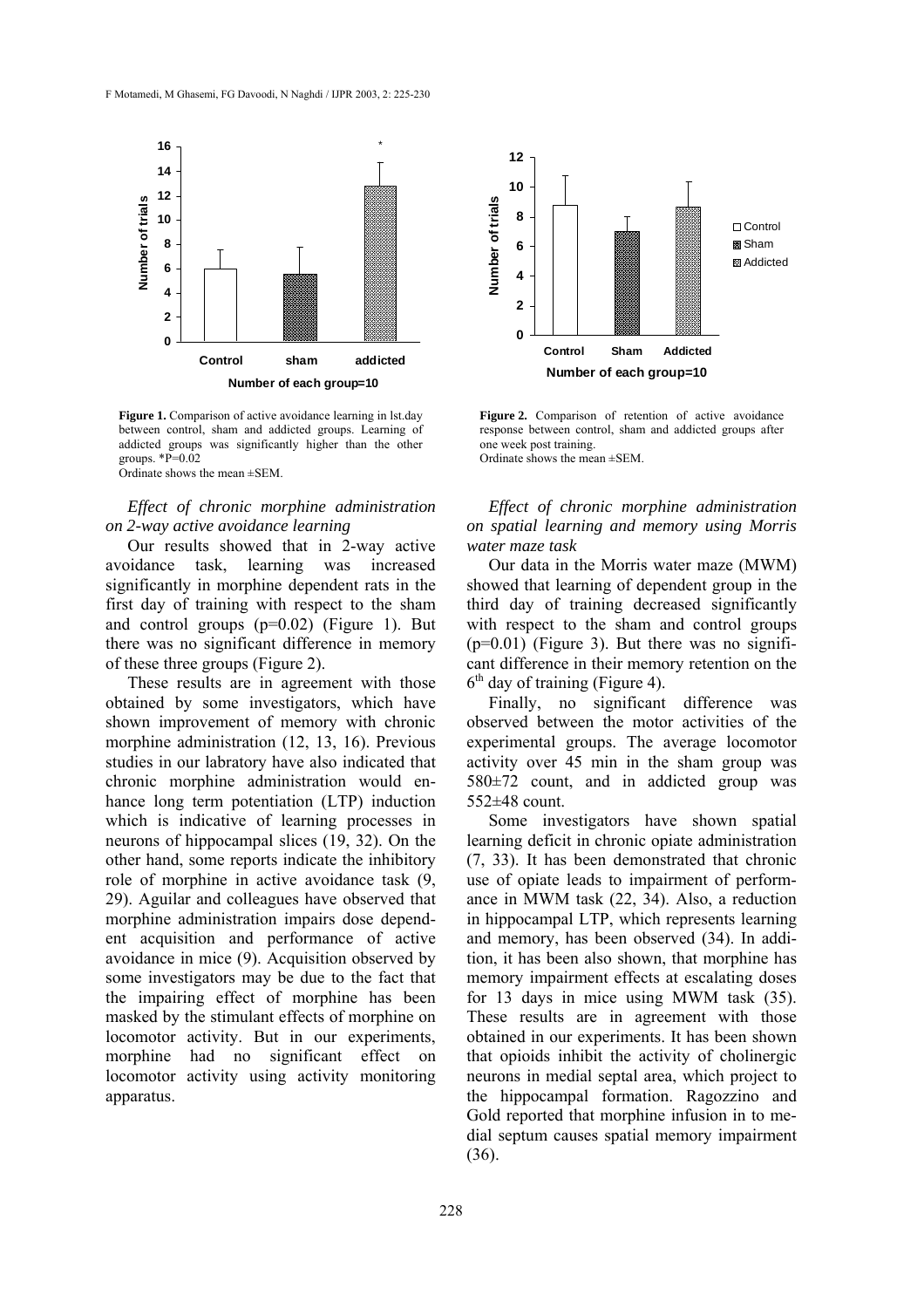

**Figure 3.** Comparison of distance to reach platform in days 1-5 between control, sham, and addicted groups in Morris water maze task. In addicted group the distance to reach the platform was significantly higher than the other two groups in 3rd day of training. \*P=0.01

Ordinate shows the mean  $\pm$  SEM of distance (cm) to reach the plattorm region.

Moreover, Sandin et al. have shown that dynorphine B causes learning deficit in MWM and suggested that dynorphine peptides by acting on opioid k receptor has a modulatory effect on synaptic plasticity in hippocampus. (37).

The results of MWM show that morphine impairs learning, While they oppose the results of the active avoidance task. Given that the two types of memory models are very different, it is possible that in MWM, the animals were more anxious during testing on the water filled tank than in the closed compartmentalized active avoidance box, and therefore, they needed more time to complete the trials. It is also possible that the addicted animals needed more trials to learn and process environmental cues in the testing room to help them orient on the MWM, which was not a necessary strategy in the active avoidance shuttle box.

Finally it is concluded that the effect of morphine on learning and memory is task and state dependent, and depends on different parameters such as experimental paradigm, the dosage and route of morphine administration and the animal's strain.



**Figure 4.** Comparison of memory retention in day 6, as represented by the distance to reach the platform region between control, sham and addicted groups in Morris water maze task.

Ordinate shows the mean  $\pm$ SEM of distance (cm) to reach the platform region.

#### **References**

- (1) Olson G A, Olson R D and Kastin A J. Endogenous opiates, *Peptide* (1992)13: 1247-1287
- (2) Matzel L D and Miller R R. Recruitment time of conditioned opioid analgesia. *Physiol. Behav.* (1987) 39: 135-40
- (3) Shen Y and Li R. The role of neuropeptides in learning and memory: possible mechanisms. *Med. Hypotheses* (1995) 45: 529-38
- (4) Means L W, Holsten R D, Long M and High K M. Scopolamine- and morphine- induced deficits in water maze alternation: failure to attenuate with glucose. *Neurobiol. Learn. Mem.* (1996) 66: 167-75
- (5) Sala M, Braida D, Leone MP, Calcaterra P, Frattola D and Gori E. Chronic morphine affects working memory during treatment and withdrawl in rats: possible residual long-term impairment. *Behav. Pharmacol.* (1994)5: 570-80
- (6) Spain JW and Newsom GC. Chronic opioids impair acquisition of both radial maze and Y-maze choice escape. *Psychopharmacol.* (1991)105:101-6
- (7) McNamara RK and Skelton RW. Pharmacological dissociation between the spatial learning deficits produced by morphine and diazepam. *Psychopharmacol.* (1992) 108: 147-520
- (8) Canli T, Cook RG and Miczk KA. Opiate antagonists enhance the working memory of rats in the radial maze. *Pharmacol. Biochem. Behav.* (1990) 36:521-5
- (9) Aguilar M A. Minarro J and Simon V M. Dose dependent impairing effects of morphine on avoidance acquisition and performance in male mice. *Neurobiol. Learn. Mem. J.* (1998) 69:92- 105
- (10) Inquierdo I. Effect of β-endrophine and naloxane on acquisition, memory and retrieval of shuttle avoidance and habituation learning in rats. *Psychopharmacol.* (1980) 69: 111-5
- (11) Ukai M, Watanabe Y and Kameyama T. Effect of endomorphines – 1 and 2, endogenous mu-opioid receptor agonists, on spontaneous alteration